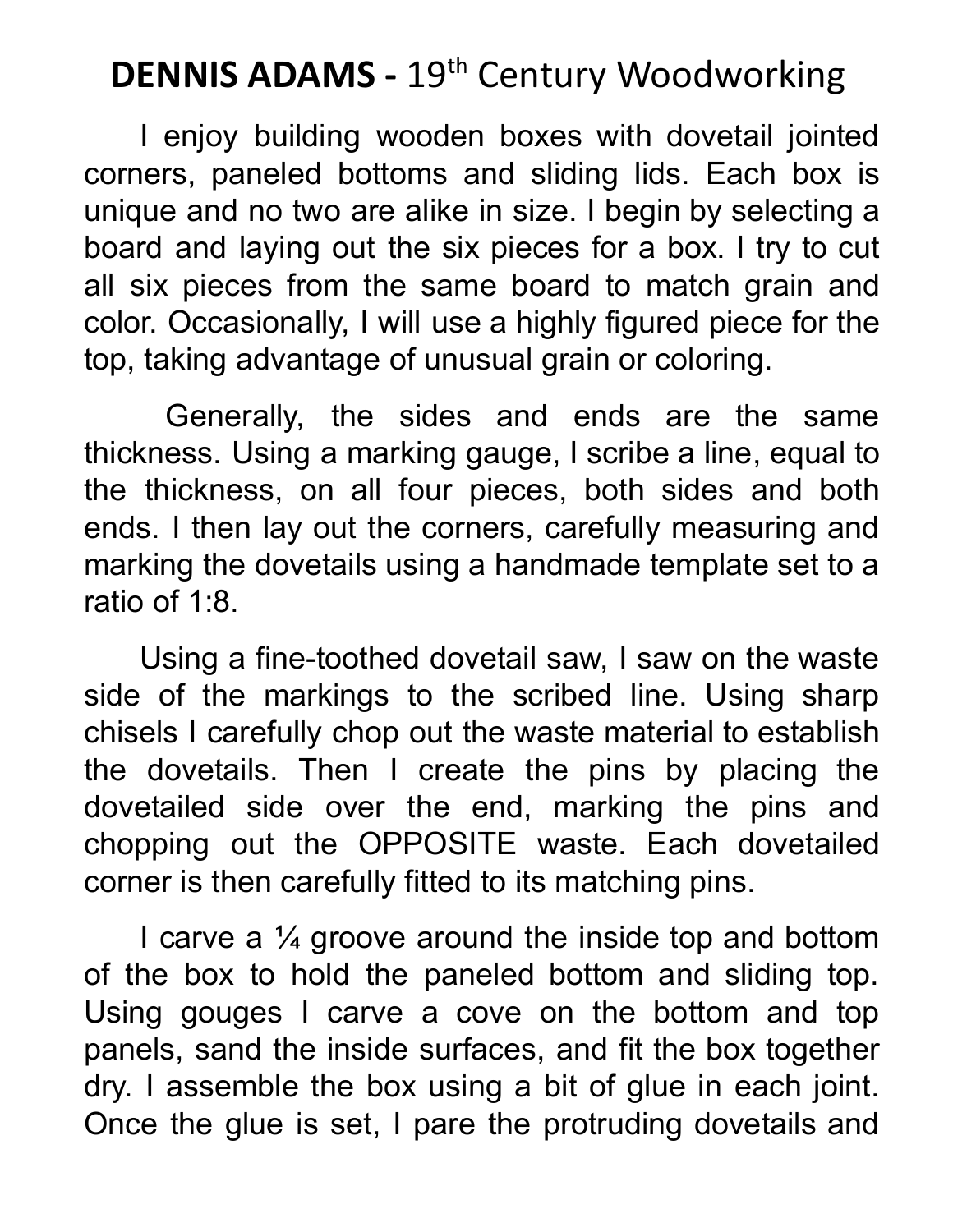pins even with the sides and ends. The outside of the box is lightly sanded and finished using a variety of oil stains.

The art of woodworking can be employed and enjoyed by anyone, including those who are aurally and visually challenged. An artist does not need to hear to carve, shape, cut joints, assemble and construct useful wooden items. And those who cannot see can still enjoy this art through the sense of touch and smell.

**Niel MaKielski** is a blind woodworker who has several videos on You-Tube and **George Wurtzel** is an Industrial Arts Instructor at the *Incorporated Blindness Training Center*. "*The vision that creates is not in our eyes, it's the vision in our mind's eye that gives it life."*

## **Resources on the Internet:**

Deaf & Blind students in shop class:

tinyurl.com/WoodTeacher

**Woodworking for the Blind**: Whether you just want to get started or you are a journeyman woodworker, we can provide information to help you. Perhaps you have been woodworking all your life as a sighted person and for some reason you are losing or have lost your vision. You can still continue to enjoy your craft safely and successfully. A blind or visually impaired woodworker uses the same tools and power equipment as a sighted person. The only real difference is how we mark and measure. ww4b.org